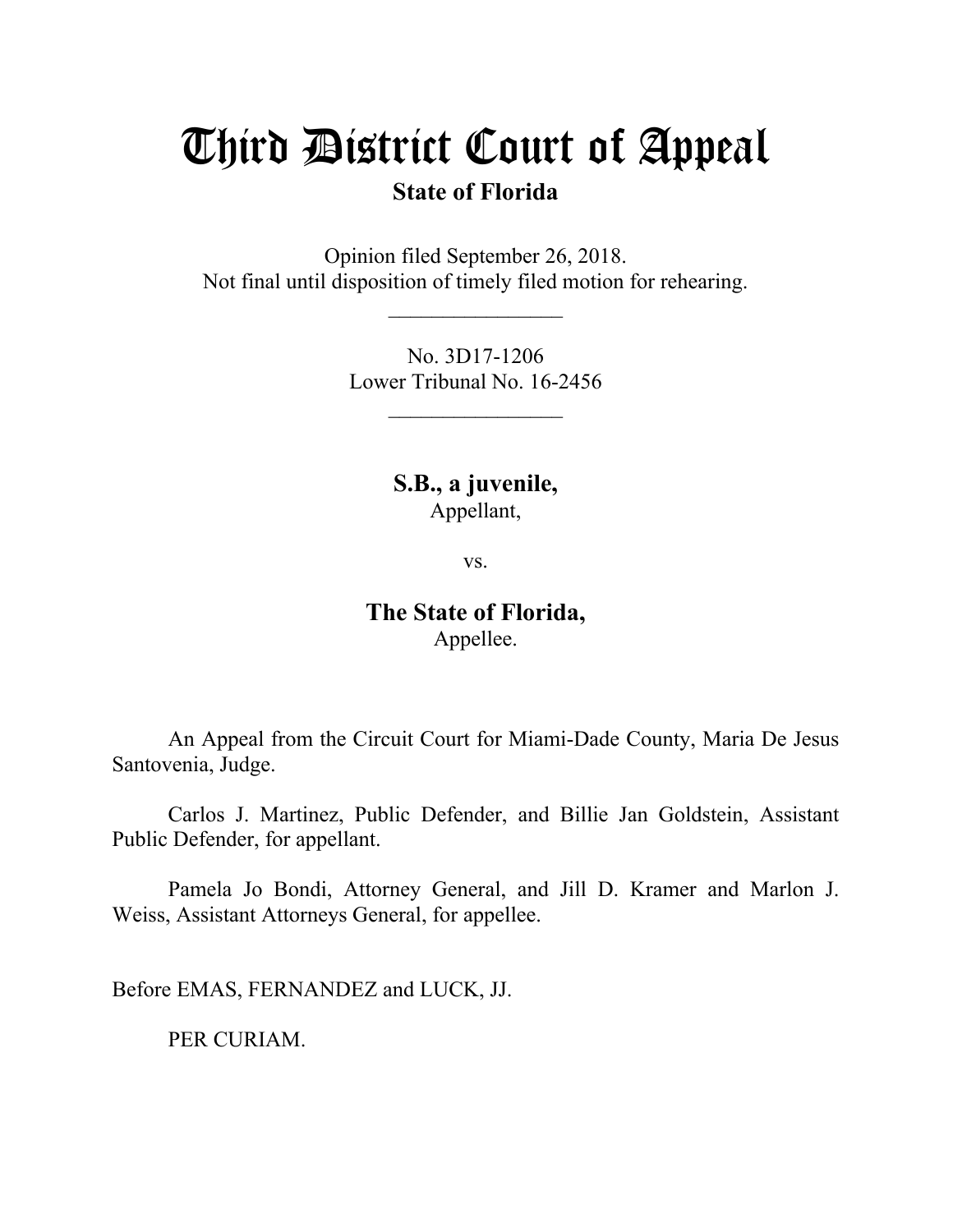S.B. appeals the trial court's finding of delinquency for committing a strong arm robbery on Aleida Cruz. The only issue he raises is that the state improperly shifted the burden of proof during its cross examination when it asked S.B. if he had any other witnesses corroborating his testimony that he was somewhere else at the time of the robbery. Finding that the state's cross examination improperly shifted the burden, and that this error was not harmless, we reverse.

On September 6, 2016, Ms. Cruz was walking home from Winn Dixie when someone hit her from behind. As Ms. Cruz turned around, the man hit her again, took her cellular telephone, and ran off. Ms. Cruz saw the man's profile when she turned around, and saw his face again when he ran off. Ms. Cruz had seen the same man a few moments earlier sitting in a car.

Two weeks later, as Ms. Cruz was walking home from her son's school, she saw S.B. and told her husband he was the man who had hit her and taken her cellular telephone. Ms. Cruz's husband told law enforcement, and law enforcement arranged a show up identification where Ms. Cruz pointed out S.B. as the man who robbed her.

S.B. testified that on the afternoon of September 6, 2016, when Ms. Cruz was attacked, he was at band practice at Miami Central High School. The state had this exchange with S.B. on cross examination:

State: ... On the day of this incident you were at band practice, right?

2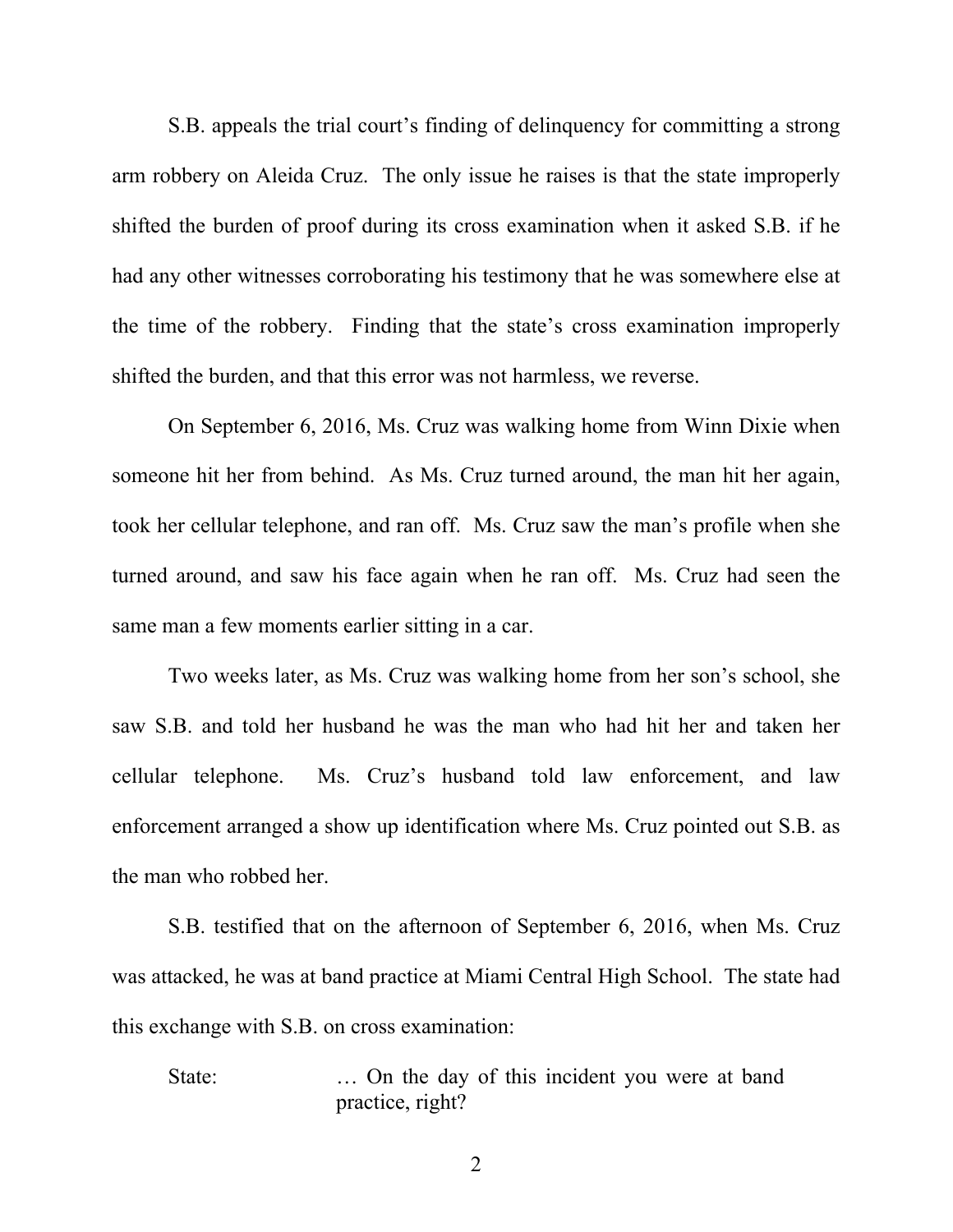| S.B.:  | Yes, sir.                                                                                                                                        |
|--------|--------------------------------------------------------------------------------------------------------------------------------------------------|
| State: | And that band practice was at Miami Central High<br>School?                                                                                      |
| S.B.:  | Yes.                                                                                                                                             |
| State: | Is there anyone else here from Miami Central High<br>School Band?                                                                                |
| S.B.:  | N <sub>0</sub> .                                                                                                                                 |
| State: | Do you know the teacher who conducts band or<br>coaches [sic] band at Miami Central High School?                                                 |
| S.B.:  | Yes.                                                                                                                                             |
| State: | Is he here today?                                                                                                                                |
| S.B.:  | No.                                                                                                                                              |
| State: | When you come from Stellar Academy to Miami<br>Central to do band, or when you were doing that,<br>did you let anybody know that you were there? |
| S.B.:  | Yes.                                                                                                                                             |
| State: | Was there like a sign-in sheet, or would you just<br>tell somebody?                                                                              |
| S.B.:  | Just tell somebody.                                                                                                                              |
| State: | Okay. Who would you tell?                                                                                                                        |
| S.B.:  | Mr. Mac.                                                                                                                                         |
| State: | Who?                                                                                                                                             |
| S.B.:  | Mr. Mac. The band director.                                                                                                                      |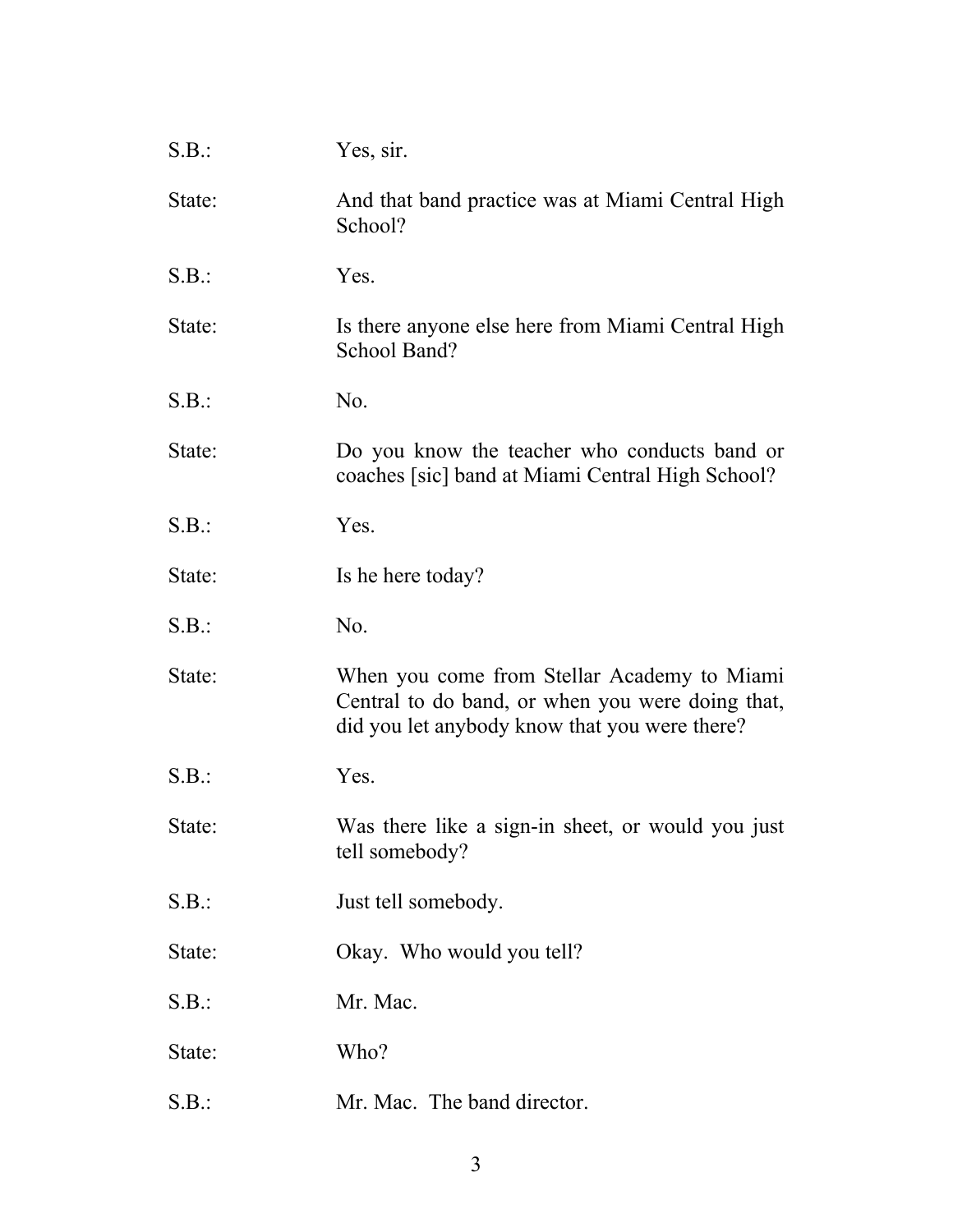| State:           | Okay. Is he here today?                                                                                                                  |
|------------------|------------------------------------------------------------------------------------------------------------------------------------------|
| S.B.:            | N <sub>0</sub> .                                                                                                                         |
| State:           | Do you have friends in that band?                                                                                                        |
| S.B.:            | Yes.                                                                                                                                     |
| State:           | Other students that you know?                                                                                                            |
| S.B.:            | Yes.                                                                                                                                     |
| State:           | Are any of them here today?                                                                                                              |
| S.B.:            | No.                                                                                                                                      |
| State:           | Is there anyone else who was with you at band<br>practice on September 6th who can confirm that<br>you were [t]here, that is here today? |
| S.B.:            | No.                                                                                                                                      |
| Defense Counsel: | Judge, I'm going to object to shifting the burden at<br>this point. $\ldots$                                                             |
| Trial Court:     | Overruled.                                                                                                                               |

The trial court erred in overruling the objection. Asking S.B. if he had any witnesses in court to confirm his testimony about being at Miami Central "may have led the [trier of fact] to believe that [S.B.] had a duty to produce exculpatory evidence." See Warmington v. State, 149 So. 3d 648, 650, 654 (Fla. 2014) (plurality opinion) (finding improper burden shifting based on the following exchange: "[Prosecutor]: Was there documentation that day with regards to this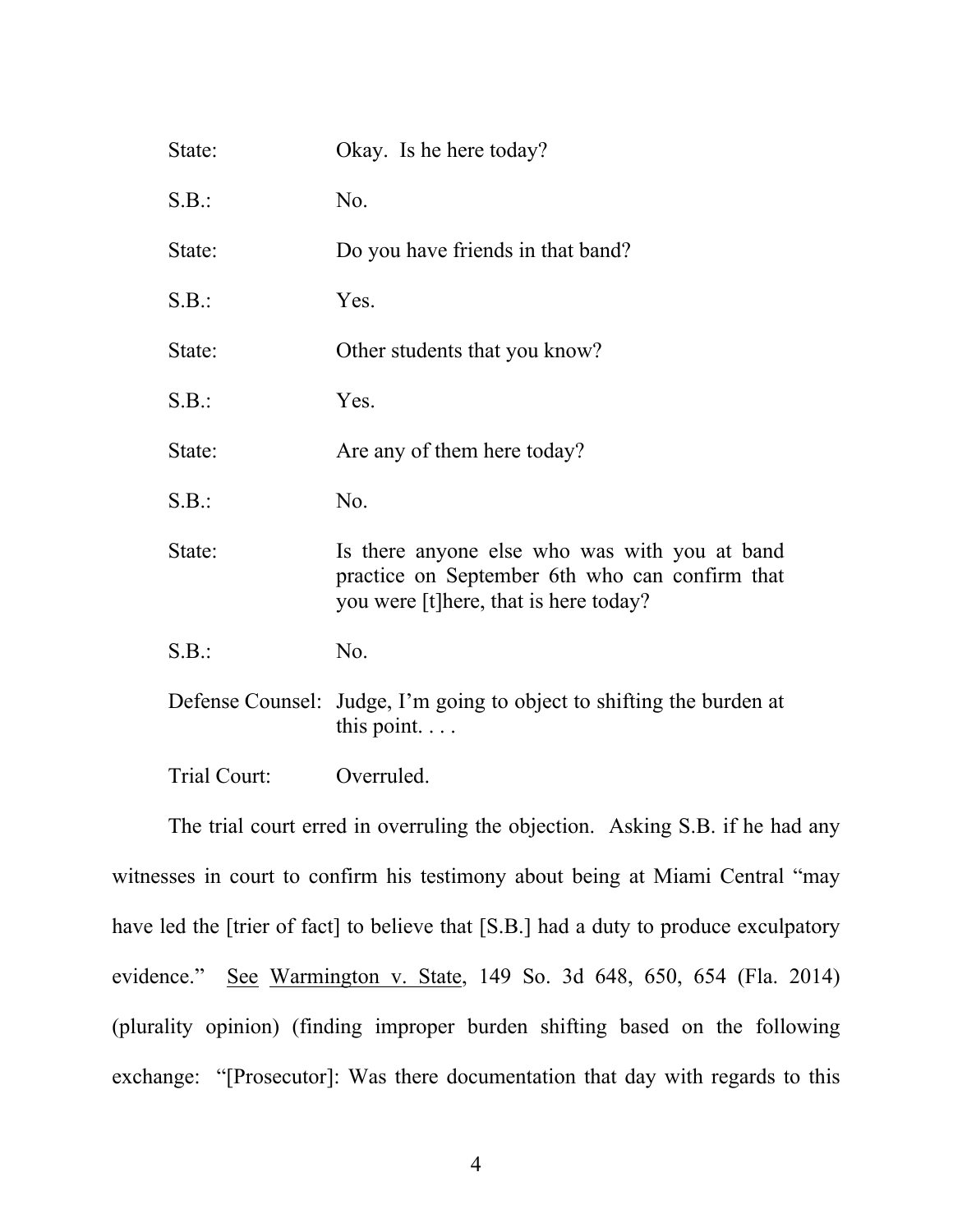explanation he gave you? [Detective Abolsky]: No, in fact, he represented that his home was also his office. And when I asked for him to provide any documentation, he couldn't."); Miele v. State, 875 So. 2d 812, 814 (Fla. 2d DCA 2004) ("When cross-examining Arizpe, Miele's former girlfriend, regarding her testimony that Miele's father had given Miele and her \$2 bills, the State asked her if Miele's father was present in the courthouse. . . . This question was a comment on Miele's failure to call his father as a witness to corroborate Arizpe's testimony that Miele's father's money jug was the source of the \$2 bills Miele had spent at the convenience store on the day of the burglary."), approved, Warmington, 149 So. 3d at 656 ("Accordingly, we . . . approve the decisions of the Fourth District in Ramirez and the Second District in Miele . . . .").<sup>1</sup>

We "cannot say beyond a reasonable doubt that the error did not affect the verdict." Rodriguez v. State, 43 Fla. L. Weekly S290, S290 (Fla. 2018) (quoting State v. DiGuilio, 491 So. 2d 1129, 1139 (Fla. 1986)). Ms. Cruz's identification was the sole evidence that S.B. committed the crime, and it was impeached. Ms.

<sup>1</sup> While "the state cannot comment on a defendant's failure to produce evidence to refute an element of the crime, because doing so could erroneously lead the jury to believe that the defendant carried the burden of introducing evidence," there is "a narrow exception to allow comment when the defendant voluntarily assumes some burden of proof by asserting the defenses of alibi, self-defense, and defense of others, relying on facts that could be elicited only from a witness who is not equally available to the state." Jackson v. State, 575 So. 2d 181, 188 (Fla. 1991) (footnote omitted). The exception does not apply here because S.B. did not assert an affirmative defense, and the witnesses the state referred to in its "confirm" question were equally available to both sides.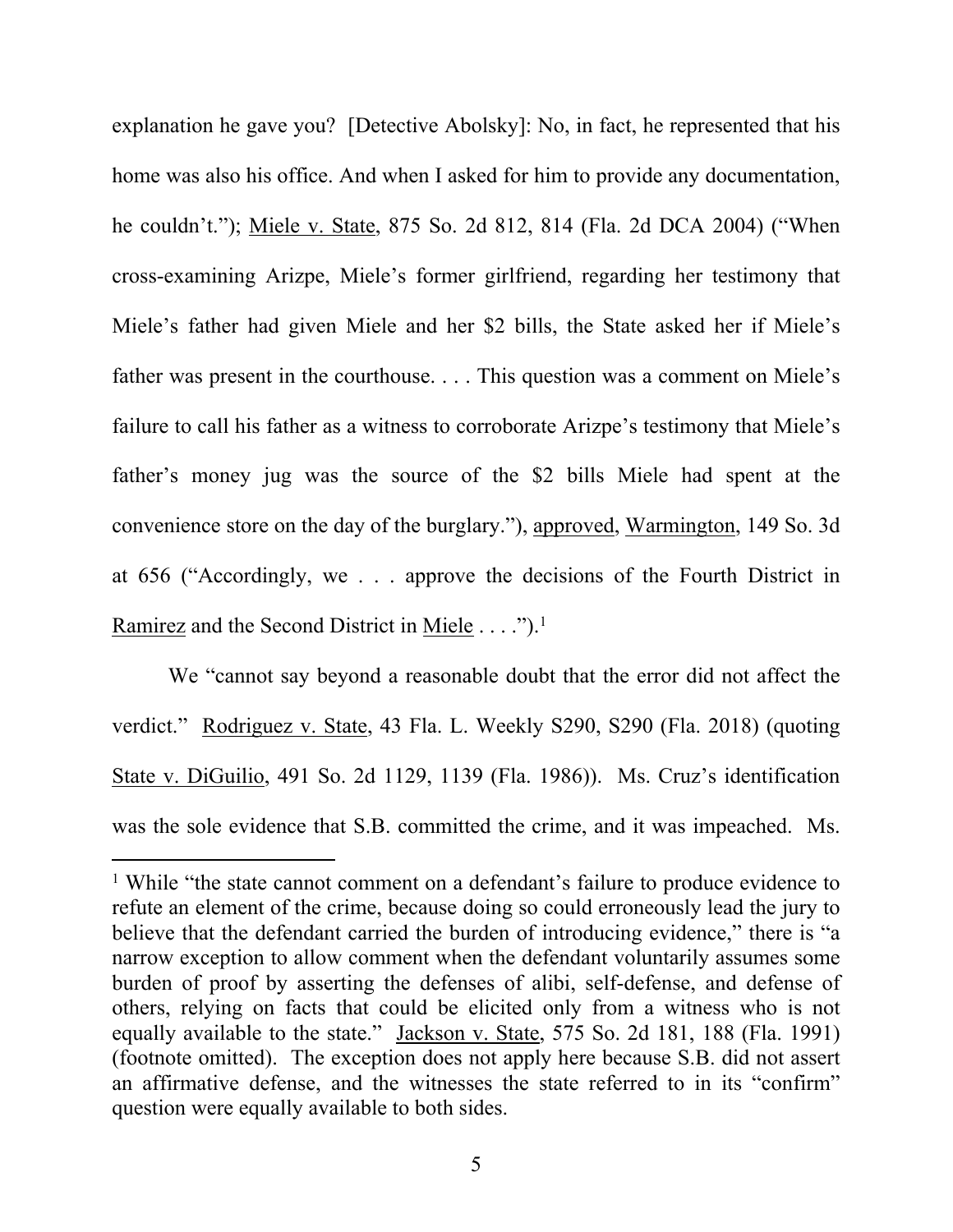Cruz only saw the profile of her attacker, who was wearing a hoodie, and described him as having spotted or stained skin. S.B. does not have spotted or stained skin. The burden-shifting error, also, went to the heart of S.B.'s defense that he was not there at the time of the attack. See Miele, 875 So. 2d at 814-15 ("This error was not harmless. Angelina Arizpe and Katrina Miele were Miele's only witnesses. Brown was the only witness placing Miele at the crime scene, and her credibility was severely impeached. The only evidence connecting Miele to the burglary besides Brown's testimony was the testimony that he had spent five \$2 bills at a nearby convenience store shortly after the burglary. The State's improper questioning suggested at best that Miele had a duty to present additional evidence to refute the State's allegation that these \$2 bills were retrieved during the burglary. At worst, the questioning suggested that Miele did not call his father to testify because he could not corroborate the defense witnesses' testimony regarding the source of the \$2 bills. Either way, the State has not shown beyond a reasonable doubt that there is no reasonable possibility that the error contributed to the verdict.").

It does not matter that the trier of fact was a judge rather than a jury. As the Florida Supreme Court explained in Petion v. State, 48 So. 3d 726 (Fla. 2010):

When an appellate court is reviewing a bench trial, it should presume that the trial court judge rested its judgment on admissible evidence and disregarded inadmissible evidence, unless the record demonstrates that the presumption is rebutted through a specific

6